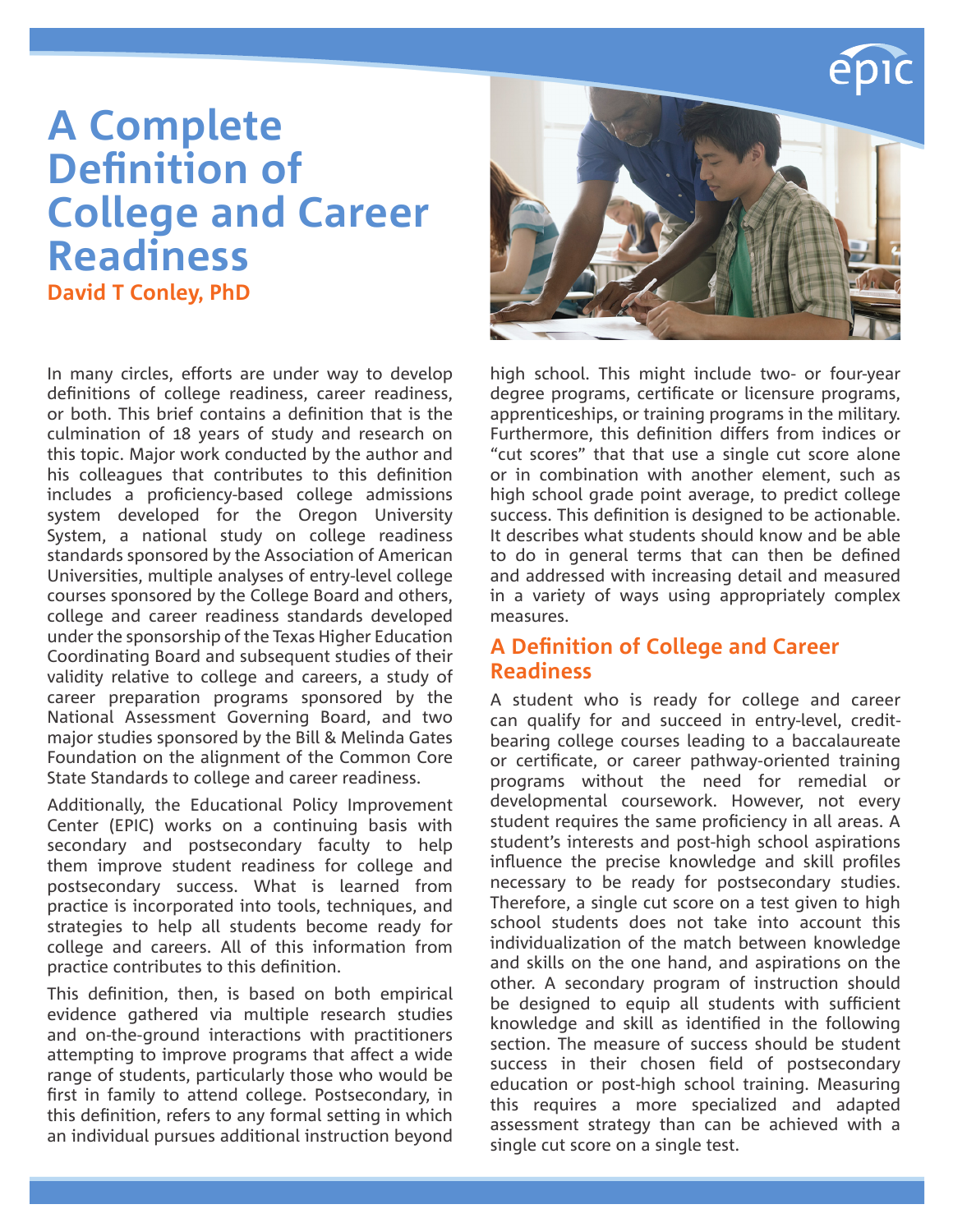

#### **The Four Keys to College and Career Readiness**

College and career readiness consists of four "keys." Students are ready to the degree to which they have mastered all four. They consist of the following:

#### *Key Cognitive Strategies*

Key Cognitive Strategies are the ways of thinking that are necessary for college-level work. They include formulating hypotheses and developing problem-solving strategies, identifying sources and collecting information, analyzing and evaluating findings or conflicting viewpoints, organizing and constructing work products in a variety of formats, and monitoring and confirming the precision and accuracy of all work produced.

#### *Key Content Knowledge*

Key Content Knowledge refers to key foundational content and "big ideas" from core subjects that all students must know well, and an understanding of the structure of knowledge in core subject areas, which enables students to gain insight into and retain what they are learning. Also included in this Key are the technical knowledge and skills associated with career aspirations, the ways in which students interact with content knowledge, its perceived value to them and the effort they are willing to expend to learn necessary content, and their explanations of why they succeed or fail in mastering this knowledge.

## *Key Learning Skills and Techniques*

Key Learning Skills and Techniques consist of two broad categories: student ownership of learning, which includes goal setting, persistence, selfawareness, motivation, progress monitoring, help seeking, and self-efficacy; and specific learning techniques, such as time management, study skills, strategic reading, memorization techniques, collaborative learning, technology skills, and selfmonitoring.

#### *Key Transition Knowledge and Skills*

Key Transition Knowledge and Skills are necessary to navigate successfully the transition to life beyond high school. This information is often privileged knowledge that is not equally accessible to all students. Least likely to have this information are students from families and communities historically under-represented in higher education or certain career pathways, This key includes, among other things, knowing which courses to take in high school in order to be admitted to an appropriate postsecondary program, understanding financial aid options and procedures, being focused on a career pathway or major, understanding college-level and workforce norms and expectations, and knowing how to be a self-advocate within the institutional framework of postsecondary programs.

**Educational Policy Improvement** Center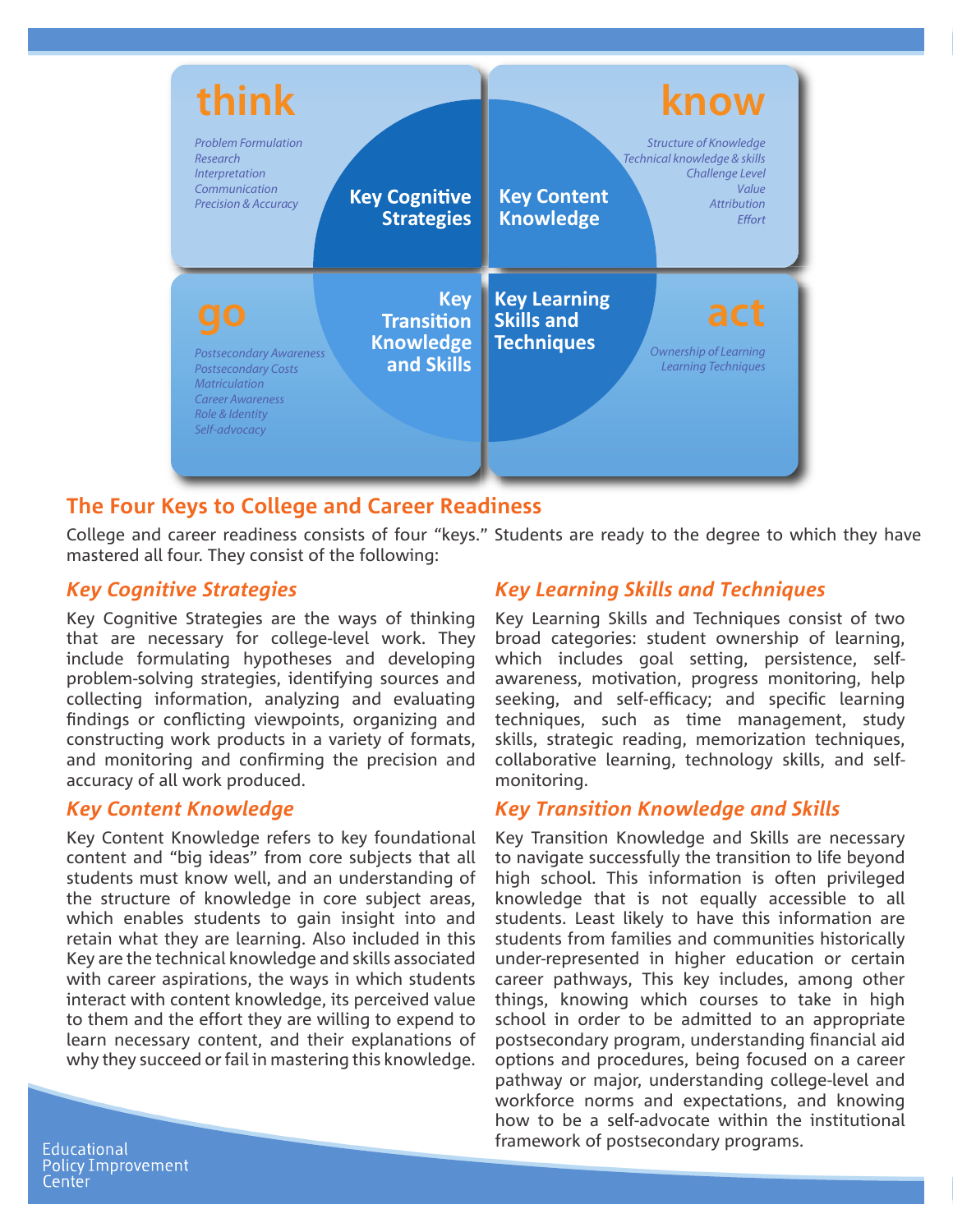

## **How Are the Four Keys Expressed in Academic Performance?**

Students who are on the path to college and career readiness can do many of the following:

- **r** read a range of types of material, with an emphasis on informational texts
- **Interpret tables, graphs, charts, and pictures as** they relate to content contained in text
- demonstrate fluency in several modes of writing, most notably expository and descriptive, and not just narrative or opinion
- **show quantitative literacy based on an** understanding of measurement and number systems and their application through the level of foundational concepts of algebra and geometry
- be able to locate, organize, understand, and interpret a wide range of types of data through a series of methods that include basic statistics and other means for displaying data
- understand the scientific method and possess insight into the big ideas and organization of knowledge in the sciences
- **possess awareness of how social systems operate** and how they are studied, how history is studied, and some of the major trends and organizers used to describe history
- **Example 1** engage in career planning through career exploration and the development of career management skills
- demonstrate some proficiency in a second language and show awareness that languages reflect cultures
- have experiences in and appreciation of creative, and expressive arts

| <b>Key Cognitive</b><br><b>Strategies</b>                                                                                                                                                                                                             | <b>Key Content</b><br><b>Knowledge</b>                                                                                                                                                                                                       | <b>Key Learning</b><br><b>Skills and</b><br><b>Techniques</b>                                                                                                                                                                                                                                                                                                                   | <b>Key Transition</b><br><b>Knowledge and</b><br><b>Skills</b>                                                                                                                                                                                                                                                                                                           |
|-------------------------------------------------------------------------------------------------------------------------------------------------------------------------------------------------------------------------------------------------------|----------------------------------------------------------------------------------------------------------------------------------------------------------------------------------------------------------------------------------------------|---------------------------------------------------------------------------------------------------------------------------------------------------------------------------------------------------------------------------------------------------------------------------------------------------------------------------------------------------------------------------------|--------------------------------------------------------------------------------------------------------------------------------------------------------------------------------------------------------------------------------------------------------------------------------------------------------------------------------------------------------------------------|
| + Problem<br>formulation<br>+ Hypothesize<br>+ Strategize<br>+ Research<br>+ Identify<br>+ Collect<br>+ Interpretation<br>+ Analyze<br>+ Evaluate<br>+ Communication<br>+ Organize<br>+ Construct<br>+ Precision & accuracy<br>+ Monitor<br>+ Confirm | + Structure of<br>knowledge<br>+ Key terms and<br>terminology<br>+ Factual<br>information<br>+ Linking ideas<br>+ Organizing<br>concepts<br>+ Technical knowledge<br>and skills<br>+ Challenge level<br>+ Value<br>+ Attribution<br>+ Effort | + Ownership of learning<br>+ Goal setting<br>+ Persistence<br>+ Self-awareness<br>+ Motivation<br>+ Help seeking<br>+ Progress<br>monitoring<br>+ Self-efficacy<br>+ Learning techniques<br>+ Time management<br>+ Test taking skills<br>+ Note taking skills<br>+ Memorization/<br>recall<br>+ Strategic reading<br>+ Collaborative<br>learning<br>+ Technology<br>proficiency | + Postsecondary<br>awareness<br>+ Aspirations<br>+ Norms/culture<br>+ Postsecondary costs<br>+ Tuition<br>+ Financial aid<br>+ Matriculation<br>+ Eligibility<br>+ Admissions<br>+ Program<br>+ Career awareness<br>+ Requirements<br>+ Readiness<br>+ Role and identity<br>+ Role models<br>+ Self-advocacy<br>+ Resource<br>acquisition<br>+ Institutional<br>advocacy |